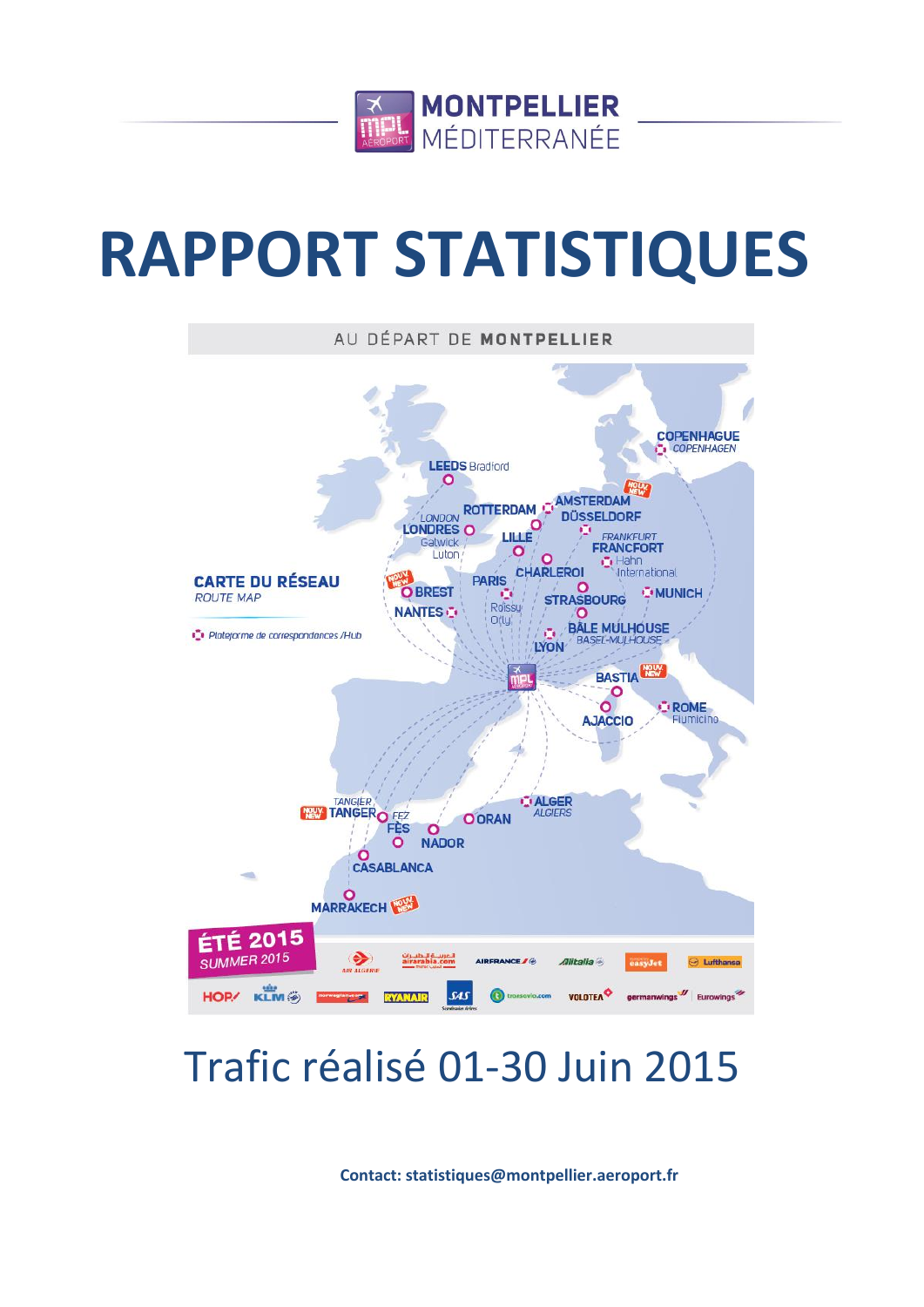## **TRAFIC COMMERCIAL**

|                             | Mois de : JUIN |         |           | Cumul jusqu'au mois de : JUIN |         |           |  |
|-----------------------------|----------------|---------|-----------|-------------------------------|---------|-----------|--|
|                             | 2015           | 2014    | Variation | 2015                          | 2014    | Variation |  |
| <b>Passagers:</b>           | 144 951        | 150 503 | $-3,69%$  | 684760                        | 679 758 | 0,74%     |  |
| <b>LOCAUX :</b>             | 144 673        | 150 300 | $-3,74%$  | 684 072                       | 679 291 | 0,70%     |  |
| <b>NATIONAUX</b>            | 95 466         | 105 347 | $-9,38%$  | 494 700                       | 503 905 | $-1,83%$  |  |
| <b>Réguliers</b>            | 94 919         | 105 021 | $-9,62%$  | 491 345                       | 501 998 | $-2,12%$  |  |
| Non Réguliers               | 547            | 326     | 67,79%    | 3 3 5 5                       | 1 907   | 75,93%    |  |
| <b>EUROPEENS</b>            | 42 459         | 38 526  | 10,21%    | 153 727                       | 139 520 | 10,18%    |  |
| <b>Réguliers</b>            | 42 084         | 38 138  | 10,35%    | 150 474                       | 137 829 | 9,17%     |  |
| Non Réguliers               | 375            | 388     | $-3,35%$  | 3 2 5 3                       | 1 691   | 92,37%    |  |
| <b>INTERNATIONAUX</b>       | 6748           | 6 4 2 7 | 4,99%     | 35 645                        | 35 866  | $-0,62%$  |  |
| <b>Réguliers</b>            | 6742           | 6 2 8 7 | 7,24%     | 35 628                        | 35 690  | $-0,17%$  |  |
| Non Réguliers               | 6              | 140     | $-95,71%$ | 17                            | 176     | $-90,34%$ |  |
|                             |                |         |           |                               |         |           |  |
| <b>TRANSITS (ARRIVEES):</b> | 278            | 203     | 36,95%    | 688                           | 467     | 47,32%    |  |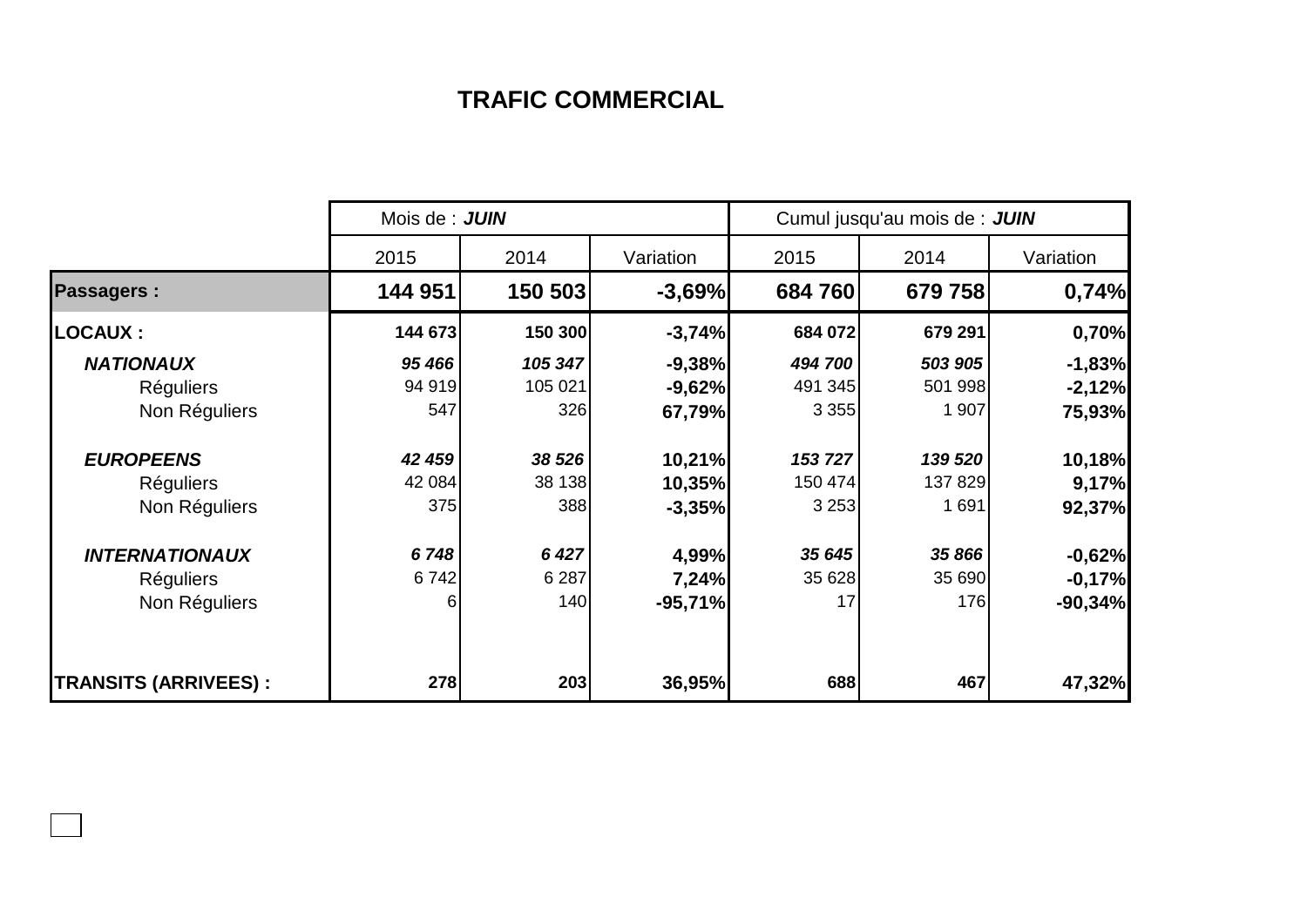### **COMPARATIF TRAFIC PAR DESTINATIONS ET NATIONALITES - 2015/14 à fin JUIN 2015**

|                                                       | juin            |                | Variation                              | <b>TOTAL</b>       |                   | Variation                          |
|-------------------------------------------------------|-----------------|----------------|----------------------------------------|--------------------|-------------------|------------------------------------|
| <b>VILLES</b>                                         | 2014            | 2015           | 2015/14                                | 2014               | 2015              | 2015/14                            |
| <b>PARIS</b><br><b>PARIS Ch Gaulle</b>                | 32 173          | 32 139         | $-0.11%$                               | 178 080            | 183 567           | 3,08%                              |
| <b>PARIS ORLY OUEST (Air France)</b>                  | 48 905          | 44 652         | $-8,70%$                               | 225 534            | 228 947           | 1,51%                              |
| <b>PARIS LE BOURGET</b><br><b>PARIS ORLY (Autres)</b> | 15              | 20             | 33.33%                                 | 53<br>278          | 195<br>241        | 267.92%<br>$-13,31%$               |
| <b>TOTAL PARIS</b>                                    | 81 093          | 76811          | $-5,28%$                               | 403 945            | 412 950           | 2,23%                              |
| <b>NATIONAUX HORS PARIS</b>                           |                 |                |                                        |                    |                   |                                    |
| <b>AJACCIO</b>                                        | 1 0 5 4         | 1 1 0 1        | 4,46%                                  | 2 3 0 3            | 2899              | 25,88%                             |
| <b>BASTIA</b><br><b>BIARRITZ</b>                      |                 | 16<br>7        | 100,00%<br>100.00%                     |                    | 89<br>7           | 100,00%<br>100,00%                 |
| <b>BORDEAUX</b>                                       | 12              | 180            | 1400,00%                               | 90                 | 186               | 106,67%                            |
| <b>BREST</b><br><b>CAEN</b>                           | 2               | 1 202          | 100,00%<br>$-100.00%$                  | 93<br>$\mathbf{2}$ | 3 3 3 6<br>64     | 3487,10%<br>3100,00%               |
| <b>CHALON VATRY</b>                                   |                 |                | ۰.                                     | 56                 | 64                | 14,29%                             |
| LILLE<br><b>LORIENT</b>                               | 3 1 8 4         | 10             | $-99,69%$                              | 14 8 99<br>58      | 74<br>60          | $-99,50%$<br>3,45%                 |
| <b>LYON</b>                                           | 2829            | 2 2 0 1        | $-22,20%$                              | 12617              | 9585              | $-24,03%$                          |
| <b>METZ NANCY</b><br><b>NANTES</b>                    | 13 4 71         | 12 267         | --<br>$-8,94%$                         | 54 245             | 66<br>56 050      | 6500,00%<br>3,33%                  |
| <b>NICE</b>                                           |                 |                |                                        | 203                | 64                | $-68,47%$                          |
| <b>PAU</b><br><b>RENNES</b>                           |                 |                | н.                                     | 50                 | 64                | 28,00%                             |
| <b>ST BRIEUC</b>                                      |                 |                | H                                      | 64                 | 70                | 9,38%                              |
| <b>STRASBOURG</b>                                     | 3643            | 1659           | $-54,46%$                              | 14 973             | 8415              | $-43,80%$                          |
|                                                       |                 |                |                                        |                    |                   |                                    |
| <b>Autres Charters Nat.</b>                           | 59              | 12             | -79,66%                                | 306                | 657               | 114.71%                            |
| <b>TOTAL NATIONAUX HORS PARIS</b>                     | 24 254          | 18 655         | $-23,08%$                              | 99 960             | 81750             | $-18,22%$                          |
| <b>TOTAL NATIONAUX</b>                                | 105 347         | 95 466         | $-9,38%$                               | 503 905            | 494 700           | $-1,83%$                           |
| <b>EUROPEENS</b>                                      |                 |                |                                        |                    |                   |                                    |
| <b>AMSTERDAM</b>                                      |                 | 4 2 7 0        | 100.00%                                |                    | 6 3 4 9           | 100,00%                            |
| <b>BALE-MULHOUSE</b><br><b>BIRMINGHAM</b>             | 3 3 2 1         | 3 2 9 1        | $-0.90%$<br>--                         | 9834               | 17821             | 81,22%<br>$\overline{\phantom{a}}$ |
| <b>BRISTOL</b>                                        |                 |                |                                        |                    |                   |                                    |
| <b>BRUXELLES</b><br><b>BUDAPEST</b>                   | 549             |                | $-100,00%$<br>$\overline{\phantom{a}}$ | 584                | 10<br>277         | $-98,29%$<br>100,00%               |
| <b>CARDIFF</b>                                        |                 |                | ۰.                                     | 30                 |                   | -100,00%                           |
| <b>CHARLEROI</b><br><b>COLOGNE</b>                    | 4916            | 5658           | 15.09%                                 | 25 751             | 29 582            | 14.88%                             |
| <b>COPENHAGUE</b><br><b>CRACOVIE</b>                  | 868             | 1 0 1 7        | 17.17%                                 | 868                | 1017              | 17,17%                             |
| <b>DUBLIN</b>                                         |                 |                | $\sim$                                 | 413<br>2           | 542               | $-100,00%$<br>27000,00%            |
| <b>DUBROVNIK</b><br><b>DUSSELDORF</b>                 | 74<br>360       | 279<br>513     | 277,03%<br>42.50%                      | 129<br>983         | 279<br>923        | 116,28%<br>$-6,10%$                |
| <b>EDIMBOURG</b>                                      |                 |                | $\overline{\phantom{a}}$               | 360                |                   | $-100,00%$                         |
| <b>FRANCFORT</b><br><b>FRANCFORT HAHN</b>             | 609<br>5 1 3 1  | 556<br>4 9 3 4 | $-8.70%$<br>$-3,84%$                   | 1 202<br>19889     | 1 1 6 5<br>15 152 | $-3,08%$<br>$-23,82%$              |
| <b>FUNCHAL</b>                                        |                 |                | $\overline{\phantom{a}}$               | 48                 | 146               | 204,17%                            |
| <b>GENEVE</b><br><b>LEEDS</b>                         | 2627            | 16<br>2863     | 433,33%<br>8,98%                       | 21<br>6941         | 45<br>2863        | 114.29%<br>$-58,75%$               |
| <b>LISBONNE</b>                                       |                 |                | $-100,00%$                             |                    | 215               | 21400,00%                          |
| <b>LONDRES GATWICK</b><br><b>LONDRES LUTON</b>        | 9742<br>2 1 1 0 | 10 506<br>3073 | 7,84%<br>45,64%                        | 48 605<br>3636     | 51 540<br>4475    | 6,04%<br>23,07%                    |
| <b>MADRID</b>                                         |                 | 5              | 100,00%                                | 15                 | 12                | $-20,00%$                          |
| <b>MALAGA</b><br><b>MALTE</b>                         |                 | 2              | 100,00%<br>−−                          |                    | 9<br>228          | 100,00%<br>100,00%                 |
| <b>MANCHESTER</b>                                     |                 |                |                                        |                    |                   |                                    |
| <b>MUNICH</b><br><b>PALMA</b>                         | 490             | 594            | 21.22%                                 | 695                | 824               | 18,56%                             |
| <b>PORTO</b>                                          |                 |                | --                                     |                    | 356               | 100,00%                            |
| <b>PULA</b><br><b>RHODES</b>                          | 61              |                | $-100,00%$<br>۰.                       | 116                |                   | $-100,00%$<br>۰.                   |
| <b>ROME FIUMICINO</b>                                 | 3717            | 1 5 4 3        | $-58.49%$                              | 10 024             | 11 286            | 12,59%                             |
| <b>ROTTERDAM</b><br><b>VARSOVIE</b>                   | 3707            | 3316           | $-10,55%$                              | 8875<br>89         | 7666              | $-13,62%$<br>$-100.00\%$           |
| <b>VENISE</b>                                         |                 | 4              | 100,00%                                |                    | 8                 | 100,00%                            |
| <b>ZURICH</b>                                         |                 |                |                                        | 18                 | 8                 | $-55,56%$                          |
|                                                       |                 |                |                                        |                    |                   |                                    |
| <b>Autres Charters Euro.</b>                          | 240             | 19             | $-92.08%$                              | 391                | 929               | 137,60%                            |
| <b>TOTAL EUROPEENS</b>                                | 38 526          | 42 459         | 10,21%                                 | 139 520            | 153727            | 10,18%                             |
| <b>INTERNATIONAUX</b>                                 |                 |                |                                        |                    |                   |                                    |
| <b>AGADIR</b><br><b>ALGER</b>                         | 141             | 124            | $-12,06%$                              | 141                | 124               | $-12,06%$                          |
| <b>CASABLANCA</b>                                     | 2 3 3 2         | 2661           | 14,11%                                 | 14 361             | 13 189            | $-8,16%$                           |
| <b>DAKAR</b><br><b>DJERBA</b>                         |                 |                | −−<br>$\overline{a}$                   |                    |                   | $\overline{\phantom{a}}$           |
| <b>FES</b>                                            | 2 4 9 0         | 2830           | 13,65%                                 | 13859              | 15 669            | 13,06%                             |
| <b>ISTANBUL</b><br>JEDDAH                             |                 |                | --                                     |                    |                   | ۰.                                 |
| <b>MARRAKECH</b>                                      |                 |                | $\overline{\phantom{a}}$               | 13                 | 6                 | $-53,85%$                          |
| <b>MONASTIR</b><br><b>NADOR</b>                       | 1 185           | 1014           | ۰.<br>$-14,43%$                        | 7 190              | 6533              | $\sim$<br>$-9,14%$                 |
| <b>ORAN</b>                                           | 139             | 115            | $-17.27%$                              | 144                | 115               | $-20,14%$                          |
| <b>OSLO</b><br><b>OUJDA</b>                           |                 |                | $\overline{a}$<br>--                   |                    |                   |                                    |
| <b>TANGER</b>                                         |                 |                |                                        |                    |                   |                                    |
| <b>TUNIS</b>                                          |                 |                | $\overline{a}$                         | 2                  |                   | $-50,00%$                          |
|                                                       |                 |                |                                        |                    |                   |                                    |
| <b>Autres Charters Inter.</b>                         | 140             | 4              | $-97,14%$                              | 156                | 8                 | $-94,87%$                          |
| <b>TOTAL INTERNATIONAUX</b>                           | 6427            | 6748           | 4,99%                                  | 35866              | 35 645            | $-0,62%$                           |
| <b>TOTAL</b>                                          | 150 300         | 144 673        | $-3,74%$                               | 679 291            | 684 072           | 0,70%                              |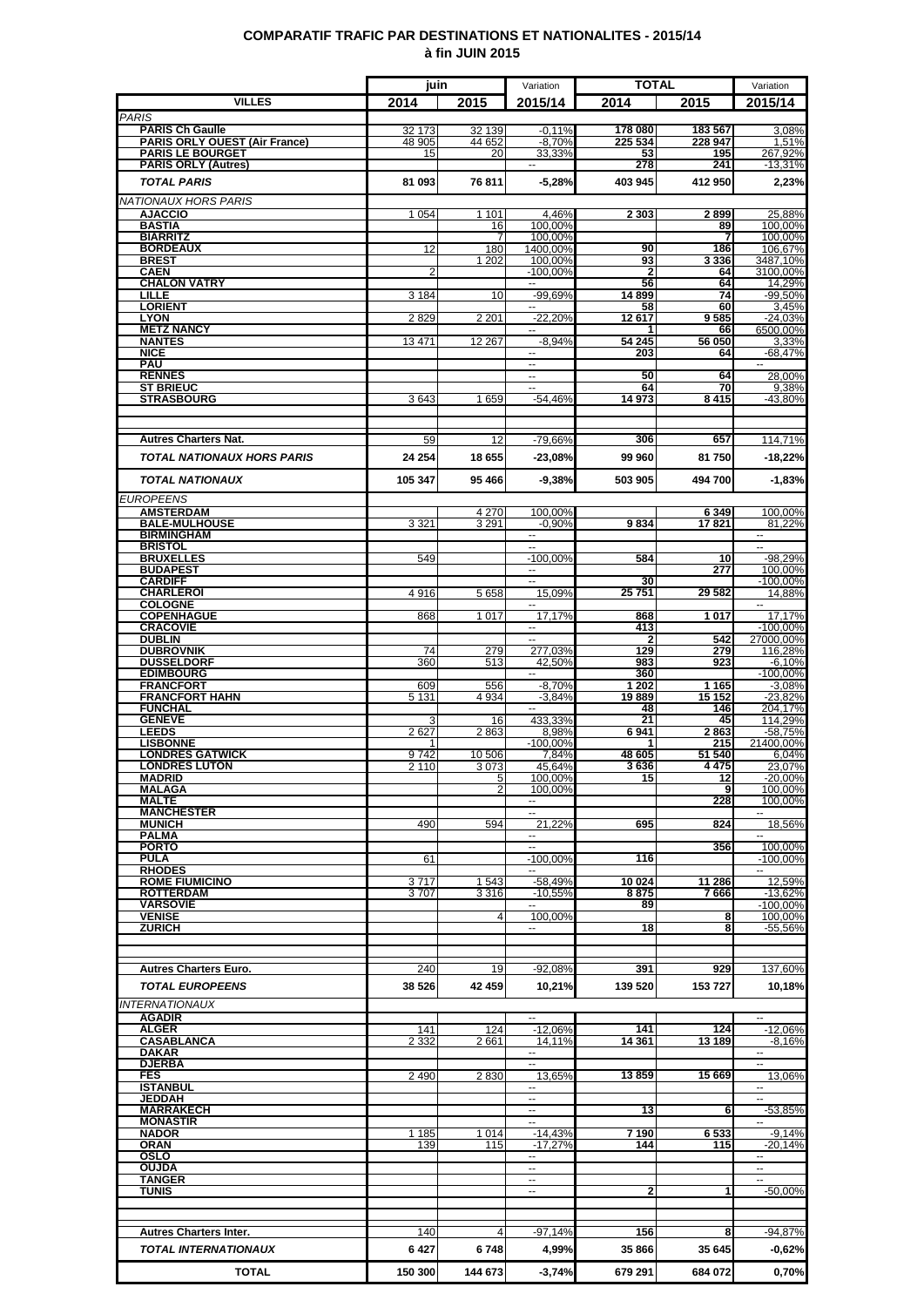#### **à fin JUIN 2015 Comparatif Trafic Par Compagnies - 2015/14 Vols Réguliers et Non Réguliers**

|                                                                  |         |         |                          | TOTAL   |           |                          |
|------------------------------------------------------------------|---------|---------|--------------------------|---------|-----------|--------------------------|
|                                                                  | juin    |         | Variation                |         |           | Variation                |
|                                                                  | 2014    | 2015    | 2015/14                  | 2014    | 2015      | 2015/14                  |
| <b>REGULIERS</b>                                                 |         |         |                          |         |           |                          |
|                                                                  |         |         |                          |         |           |                          |
| <b>AIR ALGERIE</b>                                               | 280     | 239     | $-14,64%$                | 280     | 239       | $-14,64%$                |
| <b>AIR ARABIA MAROC</b>                                          | 6 007   | 6 503   | 8,26%                    | 35 410  | 35 389    | $-0,06%$                 |
| <b>AIR FRANCE</b>                                                | 80 921  | 76 479  | $-5,49%$                 | 403 406 | 411 519   | 2,01%                    |
| <b>ALITALIA</b>                                                  | 1 0 2 3 | 1 5 4 3 | 50,83%                   | 7330    | 7 2 8 4   | $-0,63%$                 |
| <b>BRUSSELS AIRLINES</b>                                         | 541     |         | $-100,00%$               | 541     |           | $-100,00%$               |
| <b>EASYJET</b>                                                   | 14 546  | 13 579  | $-6,65%$                 | 54 925  | 59 985    | 9,21%                    |
| <b>EASYJET SWITZERLAND</b>                                       | 3 3 2 1 | 3 2 9 1 | $-0.90%$                 | 9830    | 17821     | 81,29%                   |
| <b>EUROPE AIRPOST</b> (PAX EQUIPAGE)                             |         |         | $\sim$                   |         |           | $\sim$                   |
| <b>GERMANWINGS</b>                                               | 359     | 513     | 42,90%                   | 982     | 915       | $-6,82%$                 |
| HOP!                                                             | 15 974  | 9 1 6 1 | $-42,65%$                | 69721   | 42 311    | $-39,31%$                |
| <b>KLM ROYAL DUTCH AIRLINES</b>                                  |         | 4 2 7 0 | 100,00%                  |         | 6 274     | 100.00%                  |
| <b>LUFTHANSA</b>                                                 | 1 0 9 9 | 1 1 1 6 | 1,55%                    | 1897    | 1955      | 3,06%                    |
| <b>NORWEGIAN</b>                                                 | 743     | 863     | 16,15%                   | 743     | 863       | 16,15%                   |
|                                                                  |         |         |                          |         |           |                          |
| <b>ROYAL AIR MAROC</b>                                           |         |         |                          |         |           |                          |
| <b>RYANAIR</b>                                                   | 12 674  | 13 455  | 6,16%                    | 52 581  | 47 597    | $-9,48%$                 |
| <b>SCANDINAVIAN AIRLINES SYSTEM</b>                              | 125     | 154     | 23,20%                   | 125     | 154       | 23,20%                   |
| <b>TRANSAVIA</b>                                                 | 3707    | 3 3 0 0 | $-10,98%$                | 8875    | 7626      | $-14,07%$                |
| <b>VOLOTEA</b>                                                   | 8 1 2 6 | 9 2 7 9 | 14,19%                   | 28 871  | 37 515    | 29,94%                   |
|                                                                  |         |         |                          |         |           |                          |
|                                                                  |         |         |                          |         |           |                          |
| <b>NON REGULIERS</b>                                             |         |         |                          |         |           |                          |
| <b>AIGLE AZUR</b>                                                | 81      |         | $-100,00%$               | 156     |           | $-100,00%$               |
| <b>AIR ALGERIE</b>                                               |         |         | ٠.                       |         |           | ٠.                       |
| <b>AIR ARABIA MAROC</b><br><b>AIR CORSICA</b>                    |         |         | н.<br>٠.                 |         |           | $\ddotsc$<br>۰.          |
| <b>AIR EUROPA</b>                                                |         |         |                          |         |           | ٠.                       |
| <b>AIR FRANCE</b>                                                | 157     | 493     | 214,01%                  | 204     | 649       | 218,14%                  |
| <b>AIR MEDITERRANEE</b>                                          | 135     |         | $-100,00%$               | 313     | 505       | 61,34%                   |
| <b>AIR NOSTRUM</b>                                               |         |         |                          |         |           |                          |
| <b>AIR VALLEE</b>                                                |         |         |                          |         |           | ٠.                       |
| <b>AIRLINAIR</b>                                                 |         |         |                          |         |           |                          |
| <b>ALITALIA</b>                                                  |         |         | $\overline{\phantom{a}}$ |         |           | $\overline{\phantom{a}}$ |
| <b>ATLANTIQUE AIR ASSISTANCE</b>                                 |         |         | н.                       | 30      |           | $-100,00%$               |
| <b>AVIATION DEFENSE SERVICE</b><br><b>BRIT AIR</b>               |         |         | $\overline{\phantom{a}}$ | 74      | 17        | -77,03%                  |
| <b>BRUSSELS AIRLINES</b>                                         |         |         | $\overline{\phantom{a}}$ |         |           | н.<br>$\ddotsc$          |
| <b>DENIM AIR</b>                                                 |         |         |                          |         |           |                          |
| <b>EASTERN AIRWAYS</b>                                           |         |         | Ξ.                       | 2       | 70        | 3400,00%                 |
| <b>EASYJET</b>                                                   |         |         | $\sim$                   |         |           | 100,00%                  |
| <b>EASYJET SWITZERLAND</b>                                       |         |         |                          |         |           | ٠.                       |
| <b>EUROPE AIRPOST</b>                                            | 138     |         | $-100,00%$               | 138     | 157       | 13,77%                   |
| <b>GERMANWINGS</b>                                               |         |         |                          |         |           | ä,                       |
| HOP!<br><b>KLM ROYAL DUTCH AIRLINES</b>                          | 61      |         | $-100,00%$               | 633     | 674<br>71 | 6,48%<br>100,00%         |
| <b>LUFTHANSA</b>                                                 |         | 34      | 100,00%                  |         | 34        | 100,00%                  |
| <b>NETJETS TRANSPORTES AEREOS</b>                                | 8       | 37      | 362,50%                  | 31      | 111       | 258,06%                  |
| <b>NORWEGIAN</b>                                                 |         |         |                          |         |           |                          |
| PAN EUROPEAN AIR SERVICE                                         |         |         | Ξ.                       |         |           | ٠.                       |
| <b>REGIONAL Cie Européenne</b>                                   |         |         | н.                       |         |           | $\ddotsc$                |
| <b>ROYAL AIR MAROC</b>                                           |         |         | ä,                       |         |           | ä,                       |
| <b>RYANAIR</b>                                                   |         |         | ÷.                       | 360     | 855       | 137,50%                  |
| <b>SATA INTERNACIONAL</b><br><b>SCANDINAVIAN AIRLINES SYSTEM</b> |         |         | $\overline{\phantom{a}}$ |         |           | $\overline{\phantom{a}}$ |
| <b>SKY BRIDGE AIR</b>                                            |         |         |                          |         |           |                          |
| <b>SUN AIR OF SCANDINAVIA</b>                                    |         |         | $\overline{a}$           | 486     | 319       | $-34,36%$                |
| <b>TRANSAVIA</b>                                                 |         |         |                          |         |           |                          |
| <b>TRAVEL SERVICE AIRLINES</b>                                   |         | 279     | 100,00%                  |         | 352       | 100,00%                  |
| TUNISAIR                                                         |         |         |                          |         |           |                          |
| TWIN JET                                                         |         |         | ٠.                       |         |           | 100,00%                  |
| <b>VIP WINGS</b><br><b>VLM AIRLINES</b>                          |         |         | $\overline{\phantom{a}}$ |         |           | ÷<br>۰.                  |
| <b>VOLOTEA</b>                                                   |         |         |                          | 149     | 156       | 4,70%                    |
| <b>XL AIRWAYS</b>                                                |         |         | ۰.                       |         | 286       | 100,00%                  |
|                                                                  |         |         |                          |         |           |                          |
|                                                                  |         |         |                          |         |           |                          |
|                                                                  |         |         |                          |         |           |                          |
|                                                                  |         |         |                          |         |           |                          |
| <b>Autres Compagnies</b>                                         | 274     | 85      | $-68,98%$                | 1 1 9 8 | 2 3 6 0   | 96,99%                   |
|                                                                  |         |         |                          |         |           |                          |
| <b>TOTAL REGULIERS</b>                                           | 149 446 | 143 745 | $-3,81%$                 | 675 517 | 677 447   | 0,29%                    |
|                                                                  |         |         |                          |         |           |                          |
| TOTAL NON REGULIERS                                              | 854     | 928     | 8,67%                    | 3774    | 6625      | 75,54%                   |
|                                                                  |         |         |                          |         |           |                          |
| <b>TOTAL GENERAL</b>                                             | 150 300 | 144 673 | $-3,74%$                 | 679 291 | 684 072   | 0,70%                    |
|                                                                  |         |         |                          |         |           |                          |

*COMPAGNIES AYANT DES VOLS REGULIERS ET NON REGULIERS*

| <b>TOTAL AIR ALGERIE</b>           | 280     | 239     | $-14.64%$   | 280     | 239     | $-14,64%$  |
|------------------------------------|---------|---------|-------------|---------|---------|------------|
| TOTAL AIR ARABIA MAROC             | 6 0 0 7 | 6 5 0 3 | 8,26%       | 35 410  | 35 389  | $-0.06%$   |
| <b>TOTAL AIR FRANCE</b>            | 81 078  | 76 972  | $-5,06%$    | 403 610 | 412 168 | 2,12%      |
| <b>TOTAL ALITALIA</b>              | 1 0 2 3 | 1 5 4 3 | 50,83%      | 7 3 3 0 | 7 2 8 4 | $-0.63%$   |
| TOTAL BRUSSELS AIRLINES            | 541     |         | $-100.00\%$ | 541     |         | $-100,00%$ |
| <b>TOTAL EASYJET</b>               | 14 546  | 13 579  | $-6,65%$    | 54 925  | 59 987  | 9,22%      |
| TOTAL EASYJET SWITZERLAND          | 3 3 2 1 | 3 2 9 1 | $-0,90%$    | 9830    | 17821   | 81,29%     |
| <b>TOTAL GERMANWINGS</b>           | 359     | 513     | 42,90%      | 982     | 915     | $-6,82%$   |
| TOTAL HOP!                         | 16 035  | 9 1 6 1 | $-42,87%$   | 70 354  | 42 985  | $-38,90%$  |
| TOTAL KLM ROYAL DUTCH AIRLINES     |         | 4 2 7 0 | 100.00%     |         | 6 3 4 5 | 100,00%    |
| <b>TOTAL LUFTHANSA</b>             | 1 0 9 9 | 1 1 5 0 | 4,64%       | 1897    | 1989    | 4,85%      |
| <b>TOTAL NORWEGIAN</b>             | 743     | 863     | 16,15%      | 743     | 863     | 16,15%     |
| TOTAL ROYAL AIR MAROC              |         |         | --          |         |         | --         |
| <b>TOTAL RYANAIR</b>               | 12 674  | 13 455  | 6,16%       | 52 941  | 48 452  | $-8,48%$   |
| TOTAL SCANDINAVIAN AIRLINES SYSTEM | 125     | 154     | 23,20%      | 125     | 154     | 23,20%     |
| <b>TOTAL TRANSAVIA</b>             | 3707    | 3 3 0 0 | $-10,98%$   | 8875    | 7626    | $-14,07%$  |
| <b>TOTAL VOLOTEA</b>               | 8 1 2 6 | 9 2 7 9 | 14,19%      | 29 0 20 | 37 671  | 29,81%     |
|                                    |         |         |             |         |         |            |